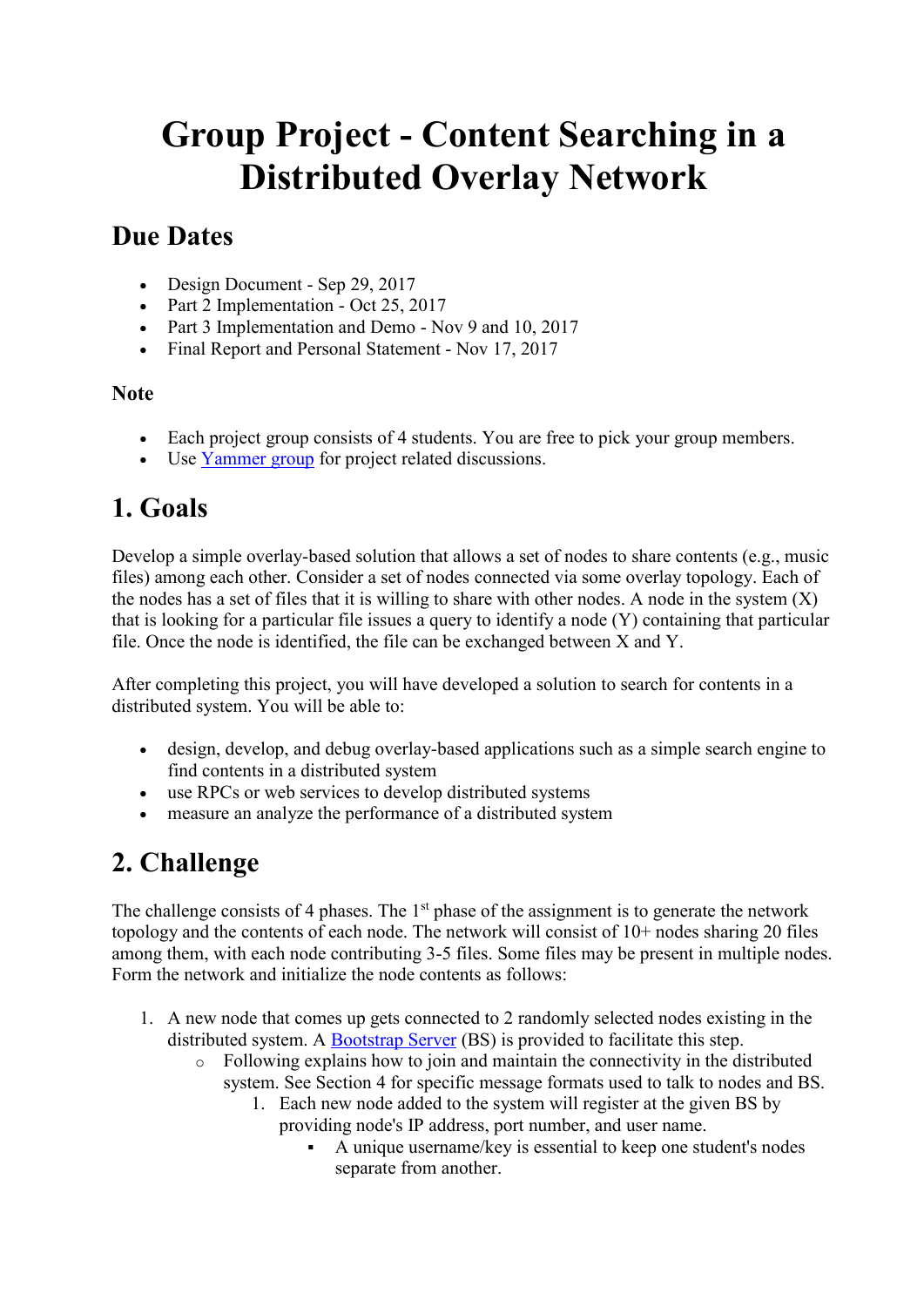- BS will respond only to the messages specified in Section 4.1. Thus, it should be used only to find nodes currently in the system. It will not respond to any network formation or query messages.
- 2. The 1<sup>st</sup> node will receive only an acknowledgement (ACK) from the BS. The 2<sup>nd</sup> node will receive an ACK and the details of the first node. 3<sup>rd</sup> node will receive details of the first two nodes. 4<sup>th</sup> node will receive details of first three registered nodes, and so on (all nodes are sent from BS only to simplify debugging). However, from the 4th node on wards you should join only to 2 randomly selected nodes from the list of nodes you received.
- 3. The new node joins the network via the 2 nodes learned from BS using the *JOIN* message, syntax of which is specified in Section 4.2. *JOIN* messages tell the contacted nodes that there is a new node in the system. UDP sockets are to be used to facilitate this communication.
	- If your solution uses a routing/neighbor table, each node should either display it or should be able to do so upon request (when a command is issued).
- 4. If your program crashes, you will get a 9998 from BS when you try to register *(REG)* the same node again (unless you use a different IP or port). To simplify and maintain a consistent view of the distributed system at the BS (if this happens), your node needs to unregister before attempting to register again. If you are going to rerun the node with a different IP or port no, you have to issue an unregister request *(UNREG)* for the previous entry. You may do this through Telnet (only for testing and debugging) by manually issuing the command. You may issue *'PRINT'* command through Telnet to see all the valid entries in the BS.
- 2. A list of [file names](https://online.mrt.ac.lk/mod/resource/view.php?id=46371) is provided, and each node should be initialized with 3 to 5 randomly selected files from this list.
	- $\circ$  Each node should either display the [file names](https://online.mrt.ac.lk/mod/resource/view.php?id=46371) that it selected or should be able to do so upon request (when a command is issued).

The second phase is to design and develop a socket-based solution to find the files requested by different nodes. Query process is as follows:

- 1. Nodes generate requests for random [file names.](https://online.mrt.ac.lk/mod/resource/view.php?id=46371)
- 2. Each request results in a query that is propagated in the network to find a node (Y) containing the file.
- 3. Node Y responds to the querying node with its address, which may be used to download the file.

Your solution for Phase 2 should satisfy the following requirements:

- Nodes will communicate using UDP and will follow the message format given in Section 4.
- The system should continue to operate, albeit with degraded performance, even when some nodes fail.
- Use the given list of [file names](https://online.mrt.ac.lk/mod/resource/view.php?id=46371) and [queries](https://online.mrt.ac.lk/mod/resource/view.php?id=46372) to demonstrate your solution.
- No need to implement file transfer between nodes.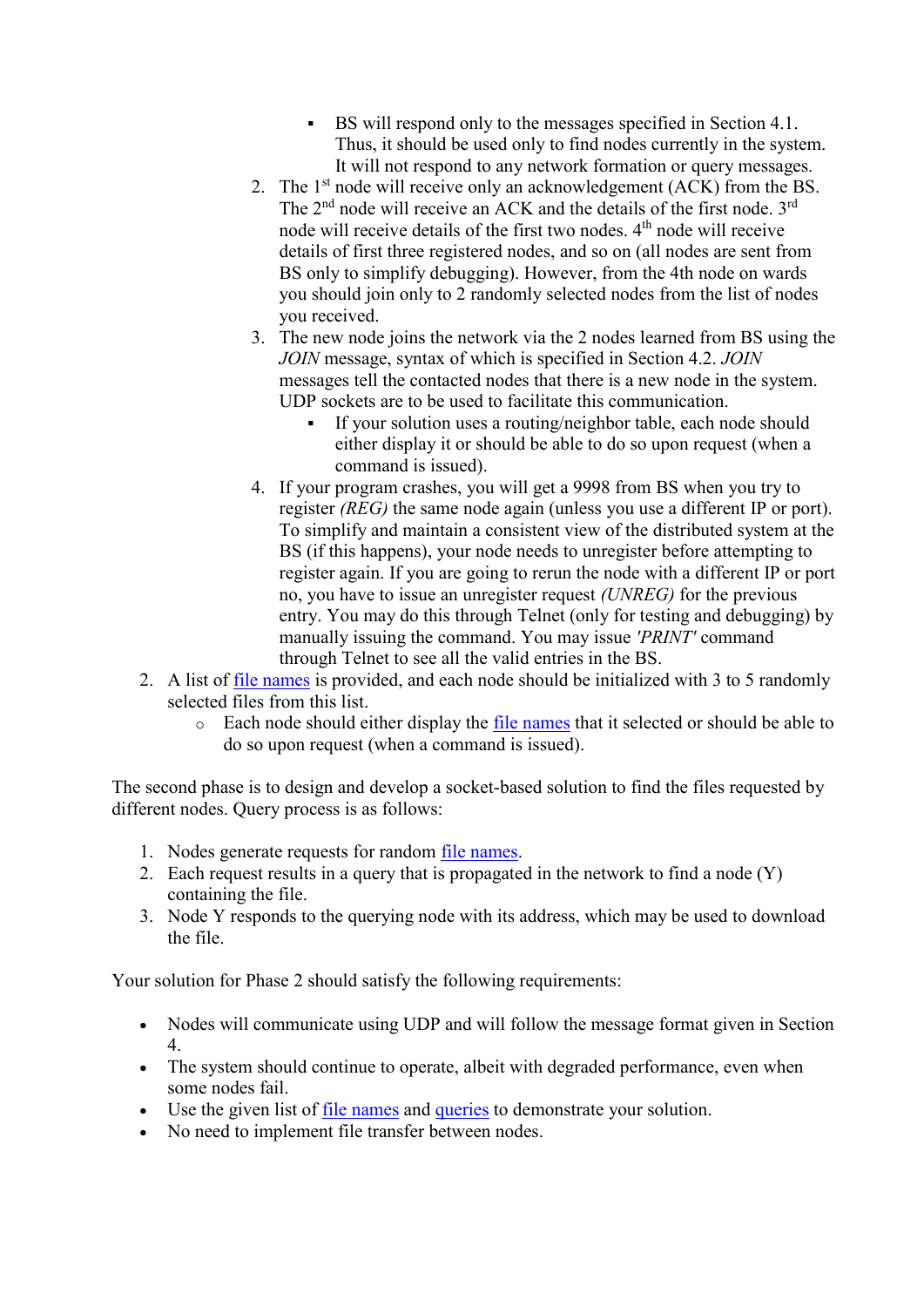The third phase is to extend your solution using RPCs or web services. Your modified solution in Phase 3 should satisfy the following requirements:

- Implementation may be based on either RPCs or web services. If you have already written web services, you are recommended to extend the solution using RPC. Otherwise, it is recommended to use web services.
- Update the Phase 2 design to reflect the RPCs or web services based query resolution. No need to modify the communication with the BS or neighbors while setting up the network. You may change the message format, if required.
- Modify program in Phase 2 to reflect the RPCs or web services based implementation.

The final phase is to analyze the performance of the solutions developed in  $2<sup>nd</sup>$  and  $3<sup>rd</sup>$  phases.

# **3. Steps**

- 1. Prepare a design document describing how you will implement this solution.
	- o Report should at least include proposed topology to connect nodes, how to communicate among nodes, format of routing table(s), performance parameters, how to capture them, and pseudo codes (when possible).
	- o Use a layered design. Then you will be able to reuse part of this code in Phase 3.
	- o Check with the lecturer/instructor before using any high-level libraries or reusing any 3rd-party code.
	- o Get approval for your design from the lecturer/instructor before committing lots of time for coding.
	- o Actively participate to discussions on Yammer and talk to lecturer whenever you have concerns.
- 2. Develop Phase 2 of the solution.
- 3. Develop Phase 3 of the solution.
- 4. Conduct a performance analysis using solutions for both Phase 2 and Phase 3.
	- o Ensure that at least 10 nodes are in the system.
	- o You are expected to demonstrate the operation of the system as described above. In addition, prepare a report with the following results:
		- 1. Pick 3 nodes randomly and issue list of [queries](https://online.mrt.ac.lk/mod/resource/view.php?id=46372) in the given file, one after the other (it is not essential to issue parallel [queries](https://online.mrt.ac.lk/mod/resource/view.php?id=46372) from the same node). Each query should attempt (best effort) to find at least 1 node with the given file name, if such a node exists. You should be able to search for the entire file name as well as parts of it.
			- e.g.: If query ask for "Lord", "Lord rings", or "Lord of the rings", "lord of the rings" should be considered as a match. Consider only complete words, e.g., if you search for "Lord", file with "Lo Game" is not a match, similarly if you search "Lo", "Lord of the ring" is not a match.
		- 2. Find number of application-level hops and latency required to resolve each query. After resolving all the [queries,](https://online.mrt.ac.lk/mod/resource/view.php?id=46372) find the number of query messages received, forwarded, and answered by all 10+ nodes. Also find their routing table sizes and any routing related overhead/messages that may be involved (if any).
		- 3. Remove 2 random nodes form the distributed system one at a time. Before leaving, a node must inform all the nodes in its routing table that it is leaving using *LEAVE* message. It must also tell the BS that it is leaving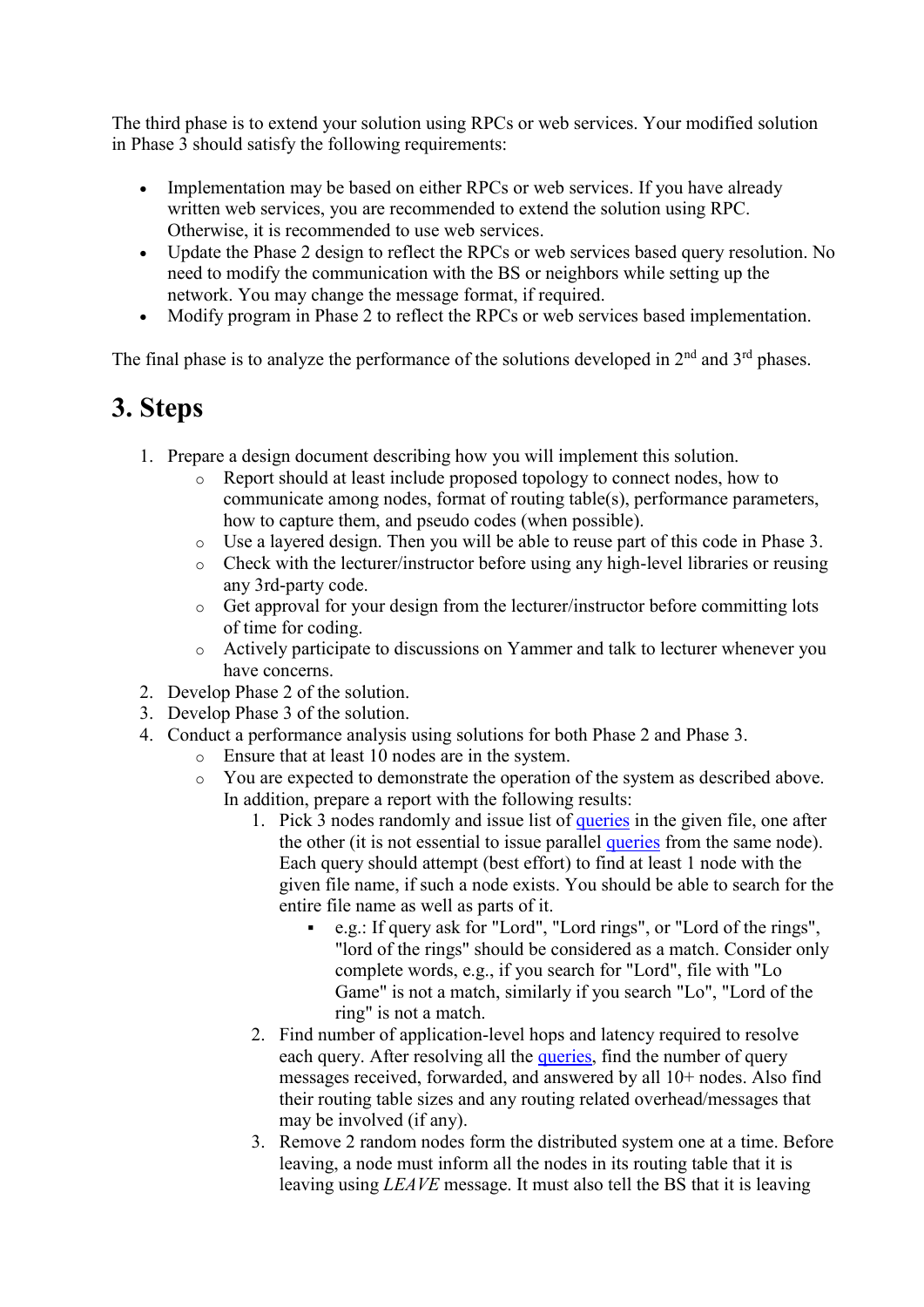(using *UNREG* message). We will consider only graceful departure of nodes.

- 4. Repeat Steps 1 and 2, and collect all the statistics.
- 5. Find min, max, average, and standard deviation of hops, latency, messages per node, and node degree. Also find per query cost and per node cost. Plot distribution (CDF) of hops, latency, messages per node, and node degree.
- 6. Prepare a report by including your findings and critically evaluating them. Also discuss how your solution will behave, if number of [queries](https://online.mrt.ac.lk/mod/resource/view.php?id=46372) (Q) are much larger than number of nodes (N)  $(Q \gg N)$  and vice versa (N  $\gg Q$ ). Comment on how to improve the query resolution while reducing messages, hops, and latency.
- 7. Write a personal reflections statement that explains your contribution to project, other group members contributions, what you learned from the project, what you like and dislike, etc. This is a private document that's not shared with other team members.

# **4. Protocol**

We will use a character-based protocol to make it easy to debug. You may issue commands through Telnet to the BS and other nodes to check whether commands are correctly responded. Each message starts with a *command* (in uppercase characters) that can be up to *n* characters long. Rest of the message will depend on the command. Each element in the command is separated by a *white space*.

### **4.1 Register/Unregister With [Bootstrap Server](https://online.mrt.ac.lk/mod/resource/view.php?id=46370)**

### **Register Request message – used to register with the BS**

length REG IP address port no username

- *e.g., 0036 REG 129.82.123.45 5001 1234abcd*
- *length* Length of the entire message including 4 characters used to indicate the length. Always give length in xxxx format to make it easy to determine the length of the message.
- *REG* Registration request.
- *IP* address IP address in xxx.xxx.xxx.xxx format. This is the IP address other nodes will use to reach you. Indicated with up to 15 characters.
- *port*  $no$  Port number. This is the port number that other nodes will connect to. Up to 5 characters.
- *Username* A string with characters and numbers.

#### **Register Response message – BS will send the following message**

length REGOK no nodes IP 1 port 1 IP 2 port 2

- *e.g., 0051 REGOK 2 129.82.123.45 5001 64.12.123.190 34001*
- *length* Length of the entire message including 4 characters used to indicate the length. In xxxx format.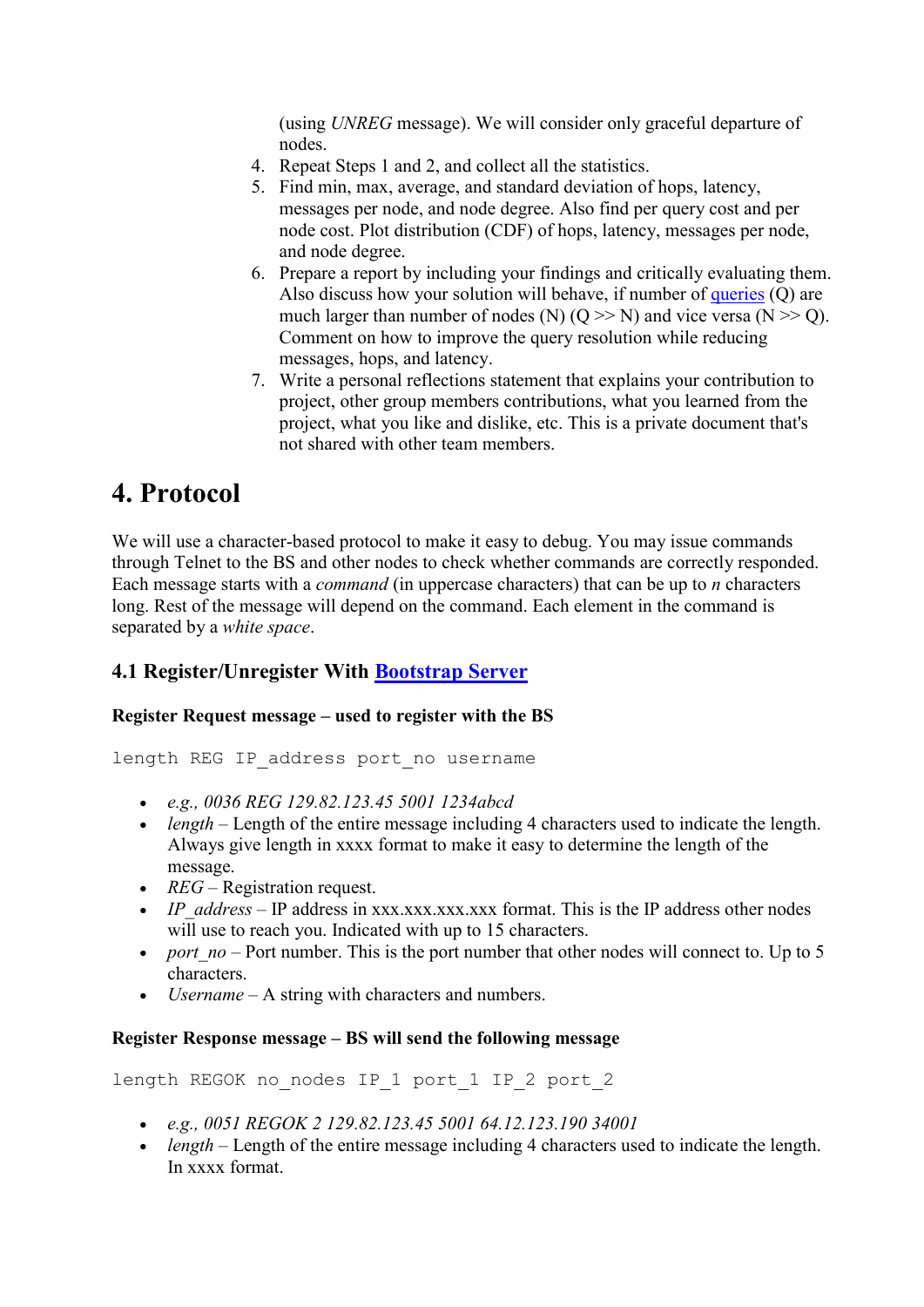- *REGOK* Registration response.
- *no\_ nodes* Number of node entries that are going to be returned by the registry
	- $\circ$  0 request is successful, no nodes in the system
	- $\circ$  1 or 2 request is successful, 1 or 2 nodes' contacts will be returned
	- o 9999 failed, there is some error in the command
	- o 9998 failed, already registered to you, unregister first
	- o 9997 failed, registered to another user, try a different IP and port
	- o 9996 failed, can't register. BS full.
- *IP*  $I$  IP address of the 1<sup>st</sup> node (if available).
- *port*  $1$  Port number of the 1<sup>st</sup> node (if available).
- *IP*  $2$  IP address of the 2<sup>nd</sup> node (if available).
- *port*  $2$  Port number of the  $2<sup>nd</sup>$  node (if available).
- To simplify the debugging BS will actually return all the nodes known to it. However, you should use only the first 2 nodes to connect.

#### **Unregister Request message – used to unregister from the BS**

length UNREG IP address port no username

- *e.g., 0028 UNREG 64.12.123.190 432*
- *length* Length of the entire message including 4 characters used to indicate the length. In xxxx format.
- *UNREG* Unregister request.
- *IP\_address* IP\_address in xxx.xxx.xxx.xxx format. This is the IP address other nodes will use to reach you. Indicated with up to 15 characters.
- *port*  $no$  Port number. This is the port number that other nodes will connect to. Up to 5 characters.
- *username* A string with characters & numbers. Should be the same username used to register the node.

Unregister Response message – BS will send the following message

length UNROK value

- *e.g., 0012 UNROK 0*
- *length* Length of the entire message including 4 characters used to indicate the length. In xxxx format.
- *UNROK* Unregister response.
- *value* Indicate success or failure.
	- $\circ$  0 successful
	- o 9999 error while unregistering. IP and port may not be in the registry or command is incorrect.

*For any message BS can't understand it will send an error of the format in Section 4.5.*

#### **Testing**

You can use netcat to test communication with the [bootstrap server.](https://online.mrt.ac.lk/mod/resource/view.php?id=46370) Try the following from a unix/linux terminal.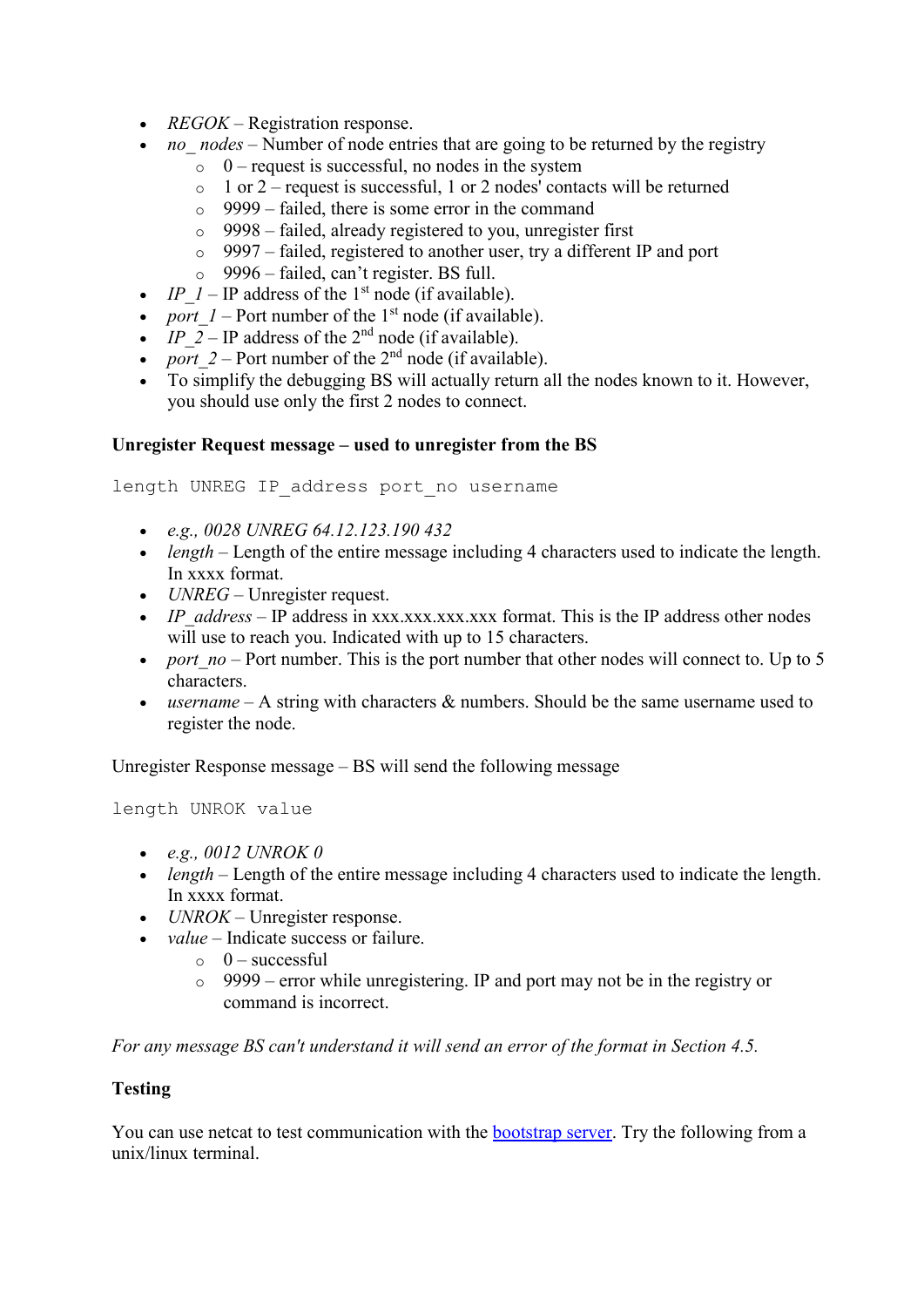\$ nc -u node1.cse.mrt.ac.lk 5000

Then issue register and unregister commands. e.g.:

0033 REG 192.248.230.150 57000 vwb

### **4.2 Join Distributed System**

#### **Request message – used to indicate presence of new node to other nodes that is found from BS**

length JOIN IP address port no

- *e.g., 0027 JOIN 64.12.123.190 432*
- *length* Length of the entire message including 4 characters used to indicate the length. In xxxx format.
- *JOIN* Join request.
- *IP\_address* IP\_address in xxx.xxx.xxx.xxx.xxx format. This is the IP address other nodes will use to reach you. Indicated with up to 15 characters.
- *port*  $no$  Port number. This is the port number that other nodes will connect to. Up to 5 characters.

#### **Response message**

length JOINOK value

- *e.g., 0014 JOINOK 0*
- *length* Length of the entire message including 4 characters used to indicate the length. In xxxx format.
- *JOINOK* Join response.
- *value* Indicate success or failure
	- $\circ$  0 successful
	- $\circ$  9999 error while adding new node to routing table

#### **4.3 Leave Distributed System**

#### **Request message – used to indicate this node is leaving the distributed system**

length LEAVE IP address port no

- *e.g., 0028 LEAVE 64.12.123.190 432*
- *length* Length of the entire message including 4 characters used to indicate the length. In xxxx format.
- *LEAVE* Leave request.
- *IP\_address* IP\_address in xxx.xxx.xxx.xxx format. This is the IP address other nodes will use to reach you. Indicated with up to 15 characters.
- *port*  $no$  Port number. This is the port number that other nodes will connect to. Up to 5 characters.

#### **Response message**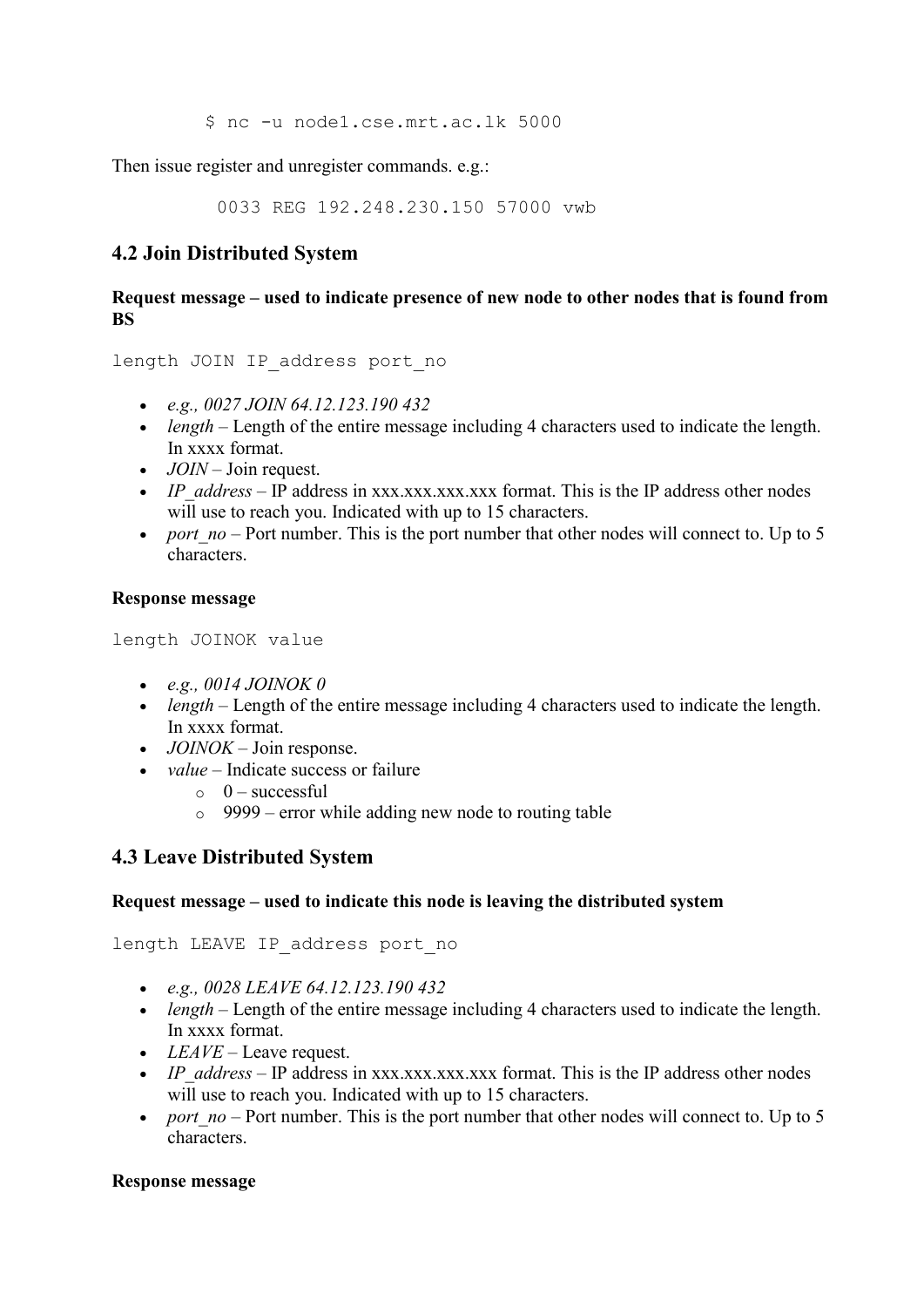length LEAVEOK value

- *e.g., 0014 LEAVEOK 0*
- *length* Length of the entire message including 4 characters used to indicate the length. In xxxx format.
- *LEAVEOK* Leave response.
- *value* Indicate success or failure
	- $\circ$  If 0 successful, if 9999 error while adding new node to routing table

#### **4.4 Search for a File Name**

#### **Request message – Used to locate a key in the network**

```
length SER IP port file_name hops
```
- e.g., Suppose we are searching for *Lord of the rings*, *0047 SER 129.82.62.142 5070 "Lord of the rings"*
- *length* Length of the entire message including 4 characters used to indicate the length. In xxxx format.
- *SER* Locate a file with this name.
- $\bullet$  *IP* IP address of the node that is searching for the file. May be useful depending your design.
- *port* port number of the node that is searching for the file. May be useful depending your design.
- *file name* File name being searched.
- *hops* A hop count. May be of use for cost calculations (optional).

#### **Response message – Response to query originator when a file is found.**

length SEROK no files IP port hops filename1 filename2 ... ...

- e.g., Suppose we are searching for string *baby*. So it will return, *0114 SEROK 3 129.82.128.1 2301 baby\_go\_home.mp3 baby\_come\_back.mp3 baby.mpeg*
- *length* Length of the entire message including 4 characters used to indicate the length. In xxxx format.
- *SEROK* Sends the result for search. The node that sends this message is the one that actually stored the (*key*, *value*) pair, i.e., node that index the file information.
- *no\_files* Number of results returned
	- $\circ \geq 1$  Successful
	- $\circ$  0 no matching results. Searched key is not in key table
	- 9999 failure due to node unreachable
	- $\degree$  9998 some other error.
- $IP IP$  address of the node having (stored) the file.
- *port* Port number of the node having (stored) the file.
- *hops* Hops required to find the file(s).
- *filename* Actual name of the file.

### **4.5 Error Message**

length ERROR